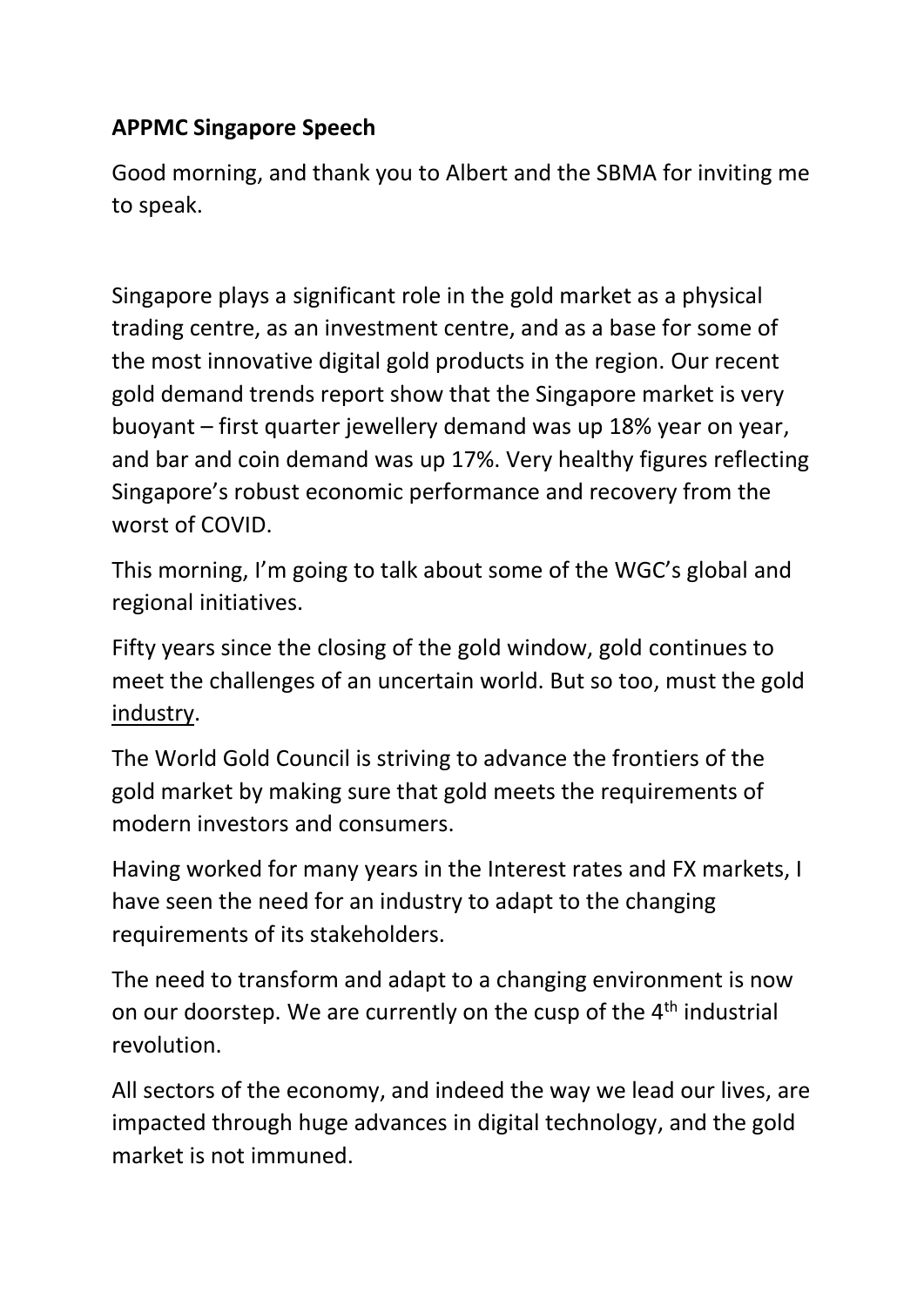To ensure gold meets the needs and aspirations of individuals and investors in the 21<sup>st</sup> century, the market should fully grasp the opportunities that new technlogies provide.

Our vision for the gold market, is underpinned by digitisation and technology.

**First**, the gold industry should operate with the **highest integrity and proven provenance.**

Today's consumers and investors demand to know where their gold comes from, who produced it, and whether it's been responsibly and sustainably sourced.

Gold needs to have unimpeachable credentials, as maintaining the trust and confidence of consumers, investors and regulators, is key to broadening participation and the unlocking of latent demand.

**Second, physical gold has to be fully accessible,** so that everyone can benefit from its wealth enhancing, risk mitigating and stabilising role as a financial asset.

This includes gold being traded 24hrs a day, and being fully accessible through contempory channels, such as digital investment accounts or simply one's iphone.

**Third, we want to ensure gold is fully fungible**, which means, we should be working to harmonise regional silos, reduce market fragmentation, and ensure that local and regional gold markets are fully interoperable.

The WGC aims to direct signifcant resources to these 3 most important areas, and hopes that the industry, and in due course the various regulators, can come together and rally around these goals.

With the technology at our disposal today, we have never been better placed to bring the global gold industry into the digital era.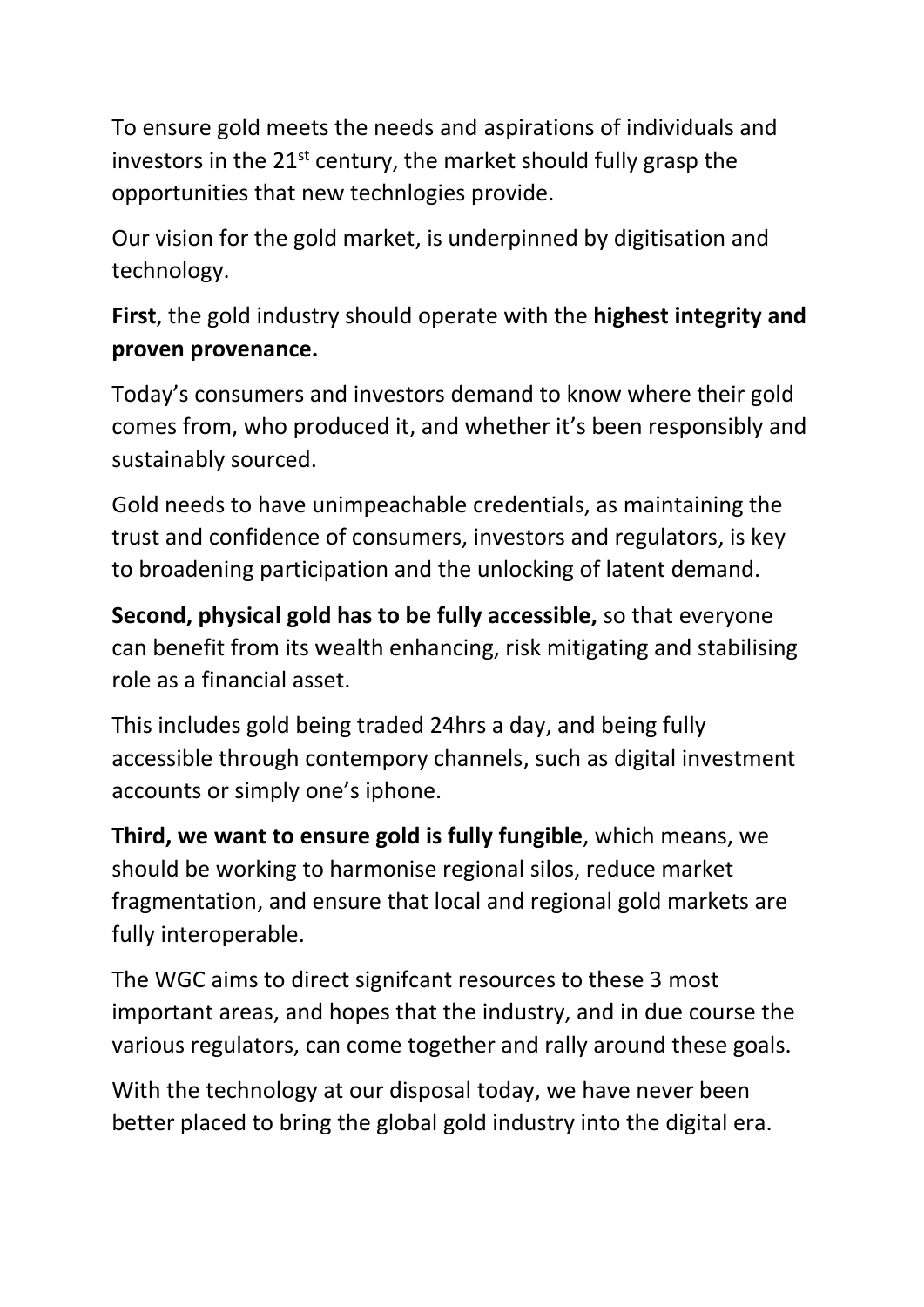If we're able to combine our efforts on this agreed future vision, I'm confident that gold will remain as relevant as ever in the 21<sup>st</sup> century.

Over the past 18 months, the WGC has been busy laying the foundation of the first pillar of our vision, which is ensuring the **integrity, transparency and provenance** of the gold supply chain.

This vision requires the development of two separate but connected initiatives.

The first is the development of standards to ensure gold has been responsibly sourced and sustainably produced.

And so, in 2019, we launched the Responsible Gold Mining Principles, and since then, we have been working hard to increase the awareness of the important work undertaken by gold producers to reduce their carbon footprint and meet stringent ESG goals.

The WGC and its members have also long believed, that responsible gold mining can support sustained socio-economic development, for communities and countries that host large-scale gold mining operations.

Last year, we took on a quantitative approach and pooled data from our members to quantify the industry's socio-economic contribution.

We found that for each dollar of gold revenue, at least 63 cents remains in the host country, where it accrues as income for employees, businesses, communities and governments.

In addition, given the multiplier effect, for each employee of a gold company, there are almost six other jobs created elsewhere in the supply chain, and close to four more jobs, in the broader economy.

Equally as important, we also looked into how central bank, domestic gold purchase programmes, can formalize the artisanal and smallscale gold mining industry, increase prosperity and alleviate some of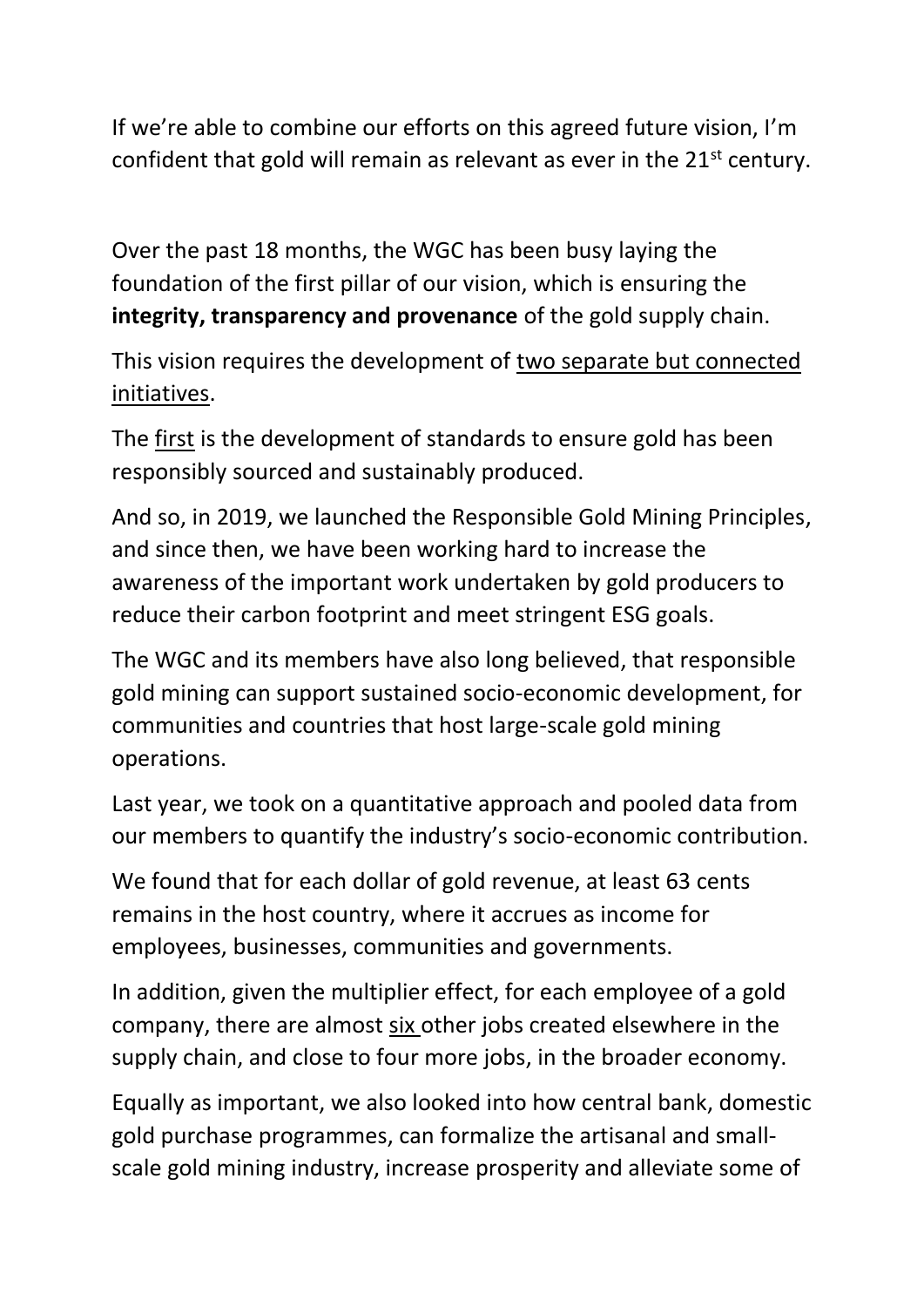the socially and environmentally damaging issues that beset this industry.

And to the second initiative - our work to ensure the highest ESG Standards in our industry needs to be pursued in conjuction with the implementation of new technologies, that can ease the transition into a truly transparent gold supply chain.

And so, on behalf of the industry, the WGC, working with the LBMA, has recently announced on the 28<sup>th</sup> March, the development and implementation of a global system of gold bar integrity, provenance and chain of custody, which will take the form of a **global ledger of all gold bars.** 

The WGC and LBMA hope, that by securing the chain of custody and preventing fradulent or illegitimate bars from entering the formal gold supply chain, we will be able to foster greater trust in the integrity of gold, and ultimately increase the participation of both financial institutions, retail investors and consumers.

The Gold market is global, with consumer demand coming from across the world, and what happens in one market, has reputational implications for us all.

But by working together, with all international partners, in all major gold trading centres, we can create a global system of integrity and provenence that consumers, investors and regulators can trust.

All we need for this to happen, is for all global stakeholders to commit to the initiative, come together, and support making this happen.

We must act now, without further delay, because for gold the asset class to enter the tokenisation arena, without having solved for the lingering provenance and integrity issues that have dogged this industry for so long, would be to squander an enormous opportunity – an opportunity to place gold at the front of mind of not only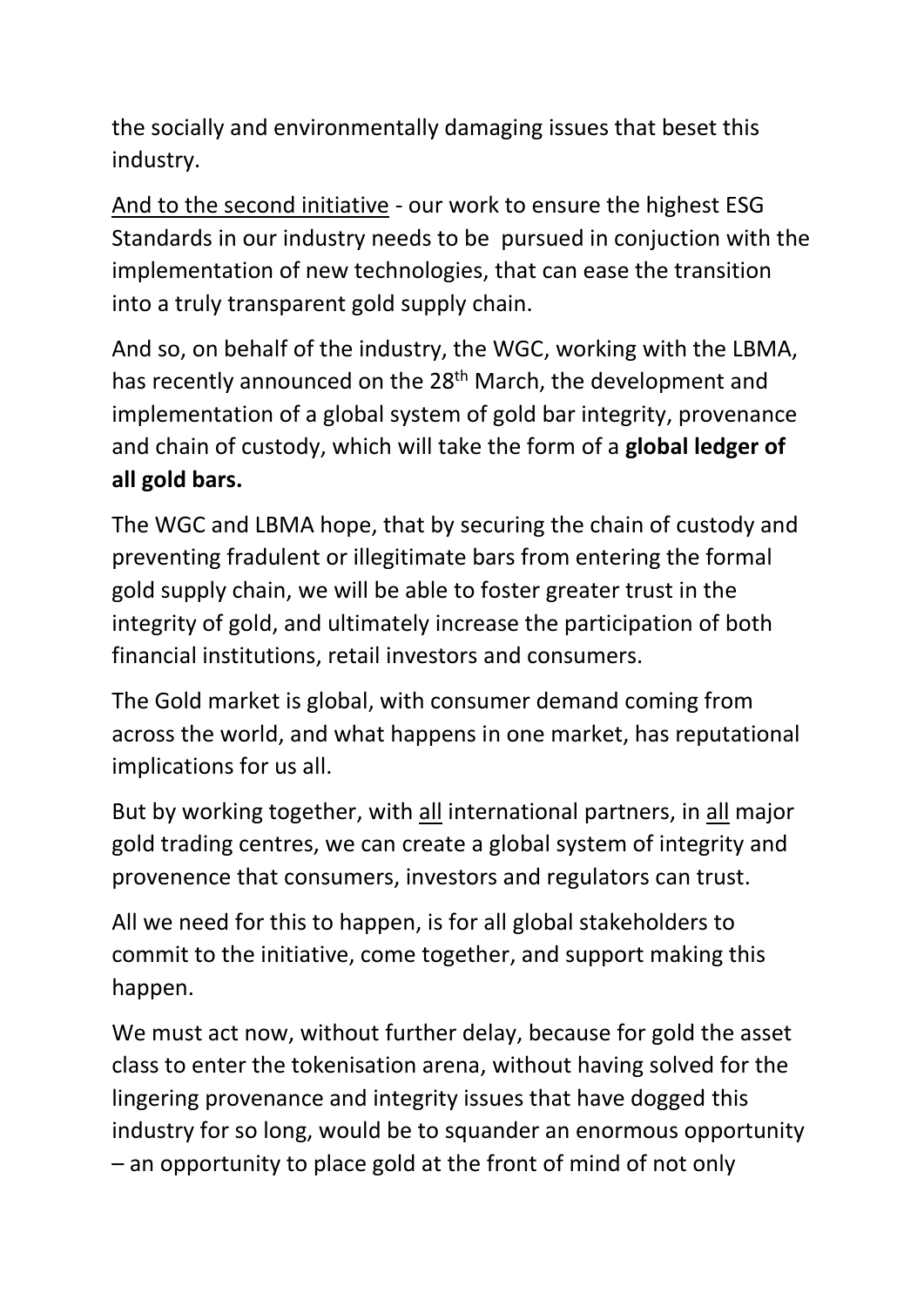consumers, HNW and institutional investors, but also the minds, of future generations.

It is clear that trust is at the heart of World Gold Council initiatives.

Our global consumer research has found that 48% of retail participants actively considering making a gold purchase, cited trust barriers in regard to both gold products and gold providers. 60% of those polled simply didn't understand the actual product on offer. There are similar figures when we look at some of the key markets in South East Asia. We published consumer research in Vietnam last year that showed 46% of those considering buying gold cited trust as a barrier to doing so. There are similar findings in our Thailand consumer research, which will be published later this year.

And so, in response, after extensive industry consultation, the WGC launched the **Retail Gold Investment Principles**, or **RGIP's**.

These new Principles have been developed to enhance best practice in the retail sector, and to increase trust in gold as an asset class.

We first introduced the RGIPs to India, where industry stakeholders came together to form a steering committee focused on drafting a market wide Code of Conduct and secondly we introduced them to Germany, where the principles have already been distributed to many thousands of investors and dealers by the largest Landesbanks.

We are on the cusp of extending this roll out globally, with industry engagement underway in key global markets, including here in Singapore.

Coincident to this, we introduced a comprehensive guide to retail investment, the **Retail Gold Investment Guidance, or RGIG**, that ensures novice investors are made fully aware of the wholesalers and retailers who have chosen to adopt, and live the high standards, of the RGIP's.